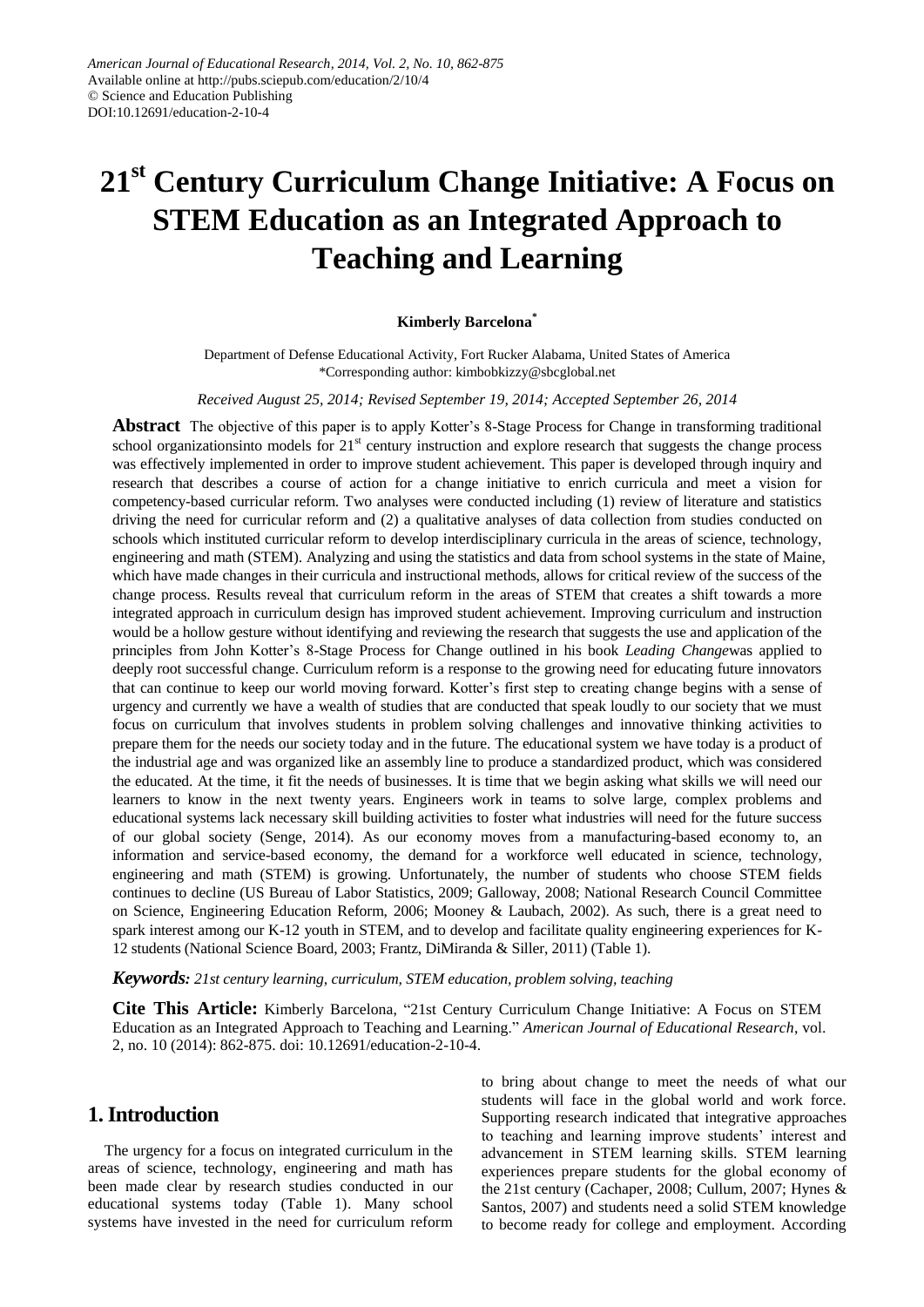to the U.S. Department of Education (2007), 75% of the fastest growing occupations require significant science or mathematics training (Table 1). The importance and value of STEM education has resulted in the need for significant national reform in K–16 education and curriculum (Becker & Park, 2011). The U.S. Department of Education (2007) also notes that one of the federal STEM education goals for K–12 education, in order to avoid the declining STEM pool of human resources in the U.S., is "to prepare all students with the science, technology, engineering, and math skills needed to succeed in the 21st-century technological economy, whether in postsecondary education or the workforce; and graduate students with the capability and motivation to become STEM professionals, educators, and leaders".

In response to the urgency for preparing our students to be knowledgeable in the job opportunities of the future, school systems have begun to look closely at curricula and drive change in their schools to improve student achievement in science, technology, engineering and math.

### **2. Current Research**

In 2011 Kurt Becker and Kyungsuk Park conducted a study that synthesized the findings from existing research on the effects of integrative approaches among STEM subjects on students' learning. Twenty-eight studies were selected and thirty-three effect sizes were calculated to examine the effects of integrative approaches among STEM subjects (Table 9). With respect to the grade levels, the effects of integrative approaches showed the largest effect size at the elementary school level and the smallest effect size at the college level. Regarding the types of integration, STEM, the integration of four subjects, presented the largest effect size. In addition, concerning the achievement through integrative approaches, STEM achievement showed the highest effect size and mathematics achievement showed the smallest effect size. The results of this preliminary meta-analysis reveal that integrative approaches among STEM subjects have positive effects on the students' learning.All of the studies used the integrative approaches among STEM subjects, and the seven forms of integration were examined with the effect sizes for students' achievement.

Becker and Park's study sets the stage for further review of the urgent need for curriculum reform that can be connected with other research arenas. Between autumn 2012 and spring 2013 the Business and Industry Advisory Committee (BIAC) launched a survey of its national member and observer organizations' priorities, perspectives and activities on education issues. BIAC received a high response rate from both BIAC members and observer organizations, suggesting that education and skills issues are important priorities for national business and employers' organizations in our work force economies and beyond. The survey gathered both qualitative and quantitative data on the nature of collaboration and participation between private stakeholders and policy-makers, on education policy and reform. The survey results indicate that future needs for our global economy are educated students that are wellprepared for the work for in the areas of science, technology, engineering and math (Table 3).

Table 4 shows the respondents' top priorities for education policy reform in pre-primary, primary and secondary schools. The most commonly selected priority is school curricula reform, closely followed by linking education to labor market needs and improving cooperation with employers. Improving teaching quality and training, including school leaders, is also a high priority for employers in many countries according to the Survey results. Given the attention attributed to curriculum reform, the Survey requested specific details from respondents about which elements of the curriculum should be strengthened in their respective countries. The results are shown in Table 4. According to the responses, it appears that employers most commonly believe that more emphasis is needed on science, technology, engineering and mathematics (STEM) in national curricula. This is closely followed by enhancing focus on core skills such as numeracy and literacy, as well as critical thinking and communication skills.

Another study conducted in 2004 by Levy and Murnane focused on the issue that the economy has become, not just more global, but also more knowledge based, the skill mix in the economy has changed dramatically. Results indicate that the proportion of workers in blue-collar and administrative support positions in the United States dropped from 56 percent to 39 percent between 1969 and 1999. Meanwhile, the proportion of jobs that are managerial, professional, and technical increased from 23 percent to 33 percent during the same period (Levy &Murnane, 2004). Skill demands within jobs are increasing too. Jobs that require routine manual or cognitive tasks are rapidly being taken over by computers or lower-paid workers in other countries, while jobs that require higher levels of education and more sophisticated problem-solving and communication skills are in increasingly high demand (Levy &Murnane, 2004).

At the elementary school level, the study by Barker &Ansorge (2007) and the study by Sullivan (2008) reported higher student achievement outcomes. Students who were exposed to integrative approaches demonstrated greater achievement in STEM subjects. Integrative approaches provide students with a rich learning context to improve student learning and interest (Riskowski et al., 2009). Students' interest and their positive attitude toward STEM fields could help improve motivation in their future STEM careers (Sanders, 2009). Educators and policymakers throughout the United States continue to debate the international competitiveness of their students. The ability of the United States to thrive in the growing global economy is influenced by how well our students compete internationally. The ability to solve complex problems is central to science and engineering and STEM education and these studies conducted proved an increase in problem solving abilities among students being tested.

NCES initiated another study, in an effort to link the National Assessment of Educational Progress (NAEP) scale to the Trends in International Mathematics and Science Study (TIMSS) scale, so that states could compare the performance of their students with that of students in other countries. The study was conducted in 2011 with eighth-grade students in all 52 states/jurisdictions that participated in the NAEP mathematics and science assessments. Results from 2011 TIMSS (Foy, Martin, and Mullis, 2012) indicate how the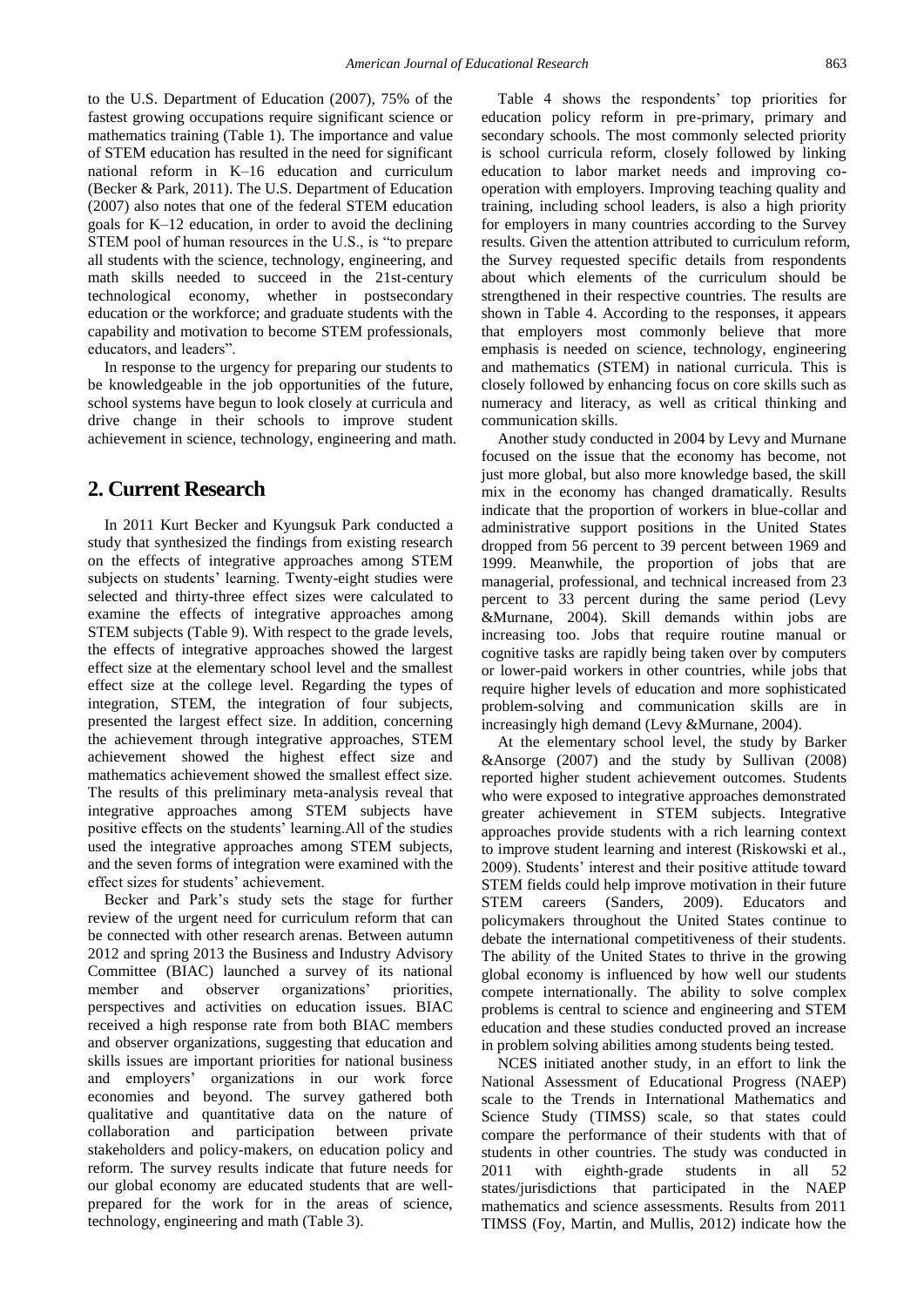performance of eighth-grade students in the United States as a whole compares with that of students in the other countries and subnational education systems that participated in the TIMSS assessment; it does not, however, provide results for individual U.S. states. NCES conducted the NAEP-TIMSS linking study to provide each state with a way to examine how their students compare academically with their peers around the world in mathematics and science.

NCES coordinated efforts across the NAEP and TIMSS assessment programs to conduct the 2011 NAEP-TIMSS linking study. The National Assessment Governing Board and NCES modified the NAEP assessment schedule so that eighth-graders in all 50 states, the District of Columbia, and Department of Defense schools could be assessed in mathematics and science in 2011.

The NAEP-TIMSS linking study used states' NAEP scores to predict performance on TIMSS. Nine states participated in 2011 TIMSS at the state level. In the linking study, their actual TIMSS scores were used to validate their predicted results.

The 38 countries and 9 subnational education systems from various countries that assessed eighth-graders in 2011 TIMSS are all referred to as "education systems" in this report. Results in mathematics and science are reported as average scores on the TIMSS scale (0–1,000, with an average of 500).

Beginning in 1995, with the most recent cycle of assessments taking place in 2007, TIMSS uses multiplechoice questions to assess learning of the science and math content commonly found in most countries' school curricula in particular grades. Students in the United States perform better on TIMSS than on PISA, coming in 9th place in 8th grade math and 11th place in 8th grade science in 2007 (Quek et al., 2008), in part because not all of the higher-performing industrialized countries participate in TIMSS, and also because American students are used to multiple-choice tests that ask them to reproduce curriculum content. However, when the United States' TIMSS performance was compared with that of only the most developed nations in 2003, it ranked below the average of the 12 countries (Ginsburg, Leinwand, Anstrom, & Pollock, 2005).

The most widely used global student measures are the PISA assessments from OECD, which began in 2000 measuring performance in 43 countries and subsequently grew to include 60 countries and 5 non-national systems in its 2009 surveys. Together, these countries constitute 90 percent of the global economy. In 2009, a number of provinces in mainland China took part in the PISA surveys for the first time, and India is planning to participate in future surveys. PISA truly has become a global education report card.

The PISA assessments, given to 15-year-olds, differ from TIMSS in that their goal is not primarily to measure subject matter knowledge but to determine how well students near the end of compulsory schooling apply their knowledge to real-life situations. The emphasis is therefore on understanding of concepts, mastery of processes, and real-world problem solving. PISA reports the average score for students in each country and identifies the top performers (levels 5 and 6) and poor performers (levels 1 and 2).

### **3. How does the United States Measures Up in National Assessments?**

The most recent United States performance on PISA (OECD, 2010b) is disappointing, to say the least; in all three subject areas (Table 6).

In science, U.S. students ranked 17th among OECD member countries in 2009 (23rd among all nations and provinces taking the test). The U.S. score of 502 is average among OECD members. However, 18 percent of U.S. students did not reach level 2, considered the baseline level for being able to use science and technology in everyday life. This was an improvement from 24.4 percent in 2006. At the top end of performance, the United States has roughly the same proportion of high scorers as in 2006, with 10 percent of students reaching levels 5 and 6. Compare this figure with 28 percent in Shanghai, China, and 22 percent in Finland.

In math, the United States ranked 25th among OECD member countries (31st among all nations and entities taking the test). The U.S. score of 487 is below the average for OECD member countries, with 23.4 percent of students not reaching baseline level 2. Only 12 percent of American students reach level 5 or 6, compared with 50 percent in Shanghai, China, and over 30 percent in Singapore and Hong Kong, China.

The United States is not among the top performers in any of the three subjects tested by PISA. Despite some improvements in science, U.S. performance is average at best and largely flat. While small differences in scores on the PISA scale matter little, the performance gap between the United States and top-performing nations is huge. American students lag a full year behind their peers in the countries that score highest in math. Factoring into the U.S. performance are large variations in scores by region and by socioeconomic status. In other nations, large enough samples of students take the test to enable comparisons among states or provinces. The United States' sample size is not commensurately large, but the sample does enable approximate regional estimates that show that states in the Northeast and Midwest do better than states in the West or South. U.S. average performance is also strongly affected by the high proportion of students achieving scores at the bottom two levels. This continuing class- and race-based achievement gap means that we are failing to prepare large numbers of our young people, especially those in our minority communities, for postsecondary education or training. But we also lack a high proportion of students who reach the top skill levels that are critical for innovation and economic growth. Even our best and brightest are not achieving the way they should be.

In sum, the results from the world's global education report cards show that American students are not well prepared to compete in today's knowledge economy. A host of developed nations are surpassing us in education. These results are especially disturbing in light of the fact that the United States reports the world's second-highest per-pupil expenditure.

### Mathematics

 Average scores for public school students in 36 states were higher than the TIMSS average of 500.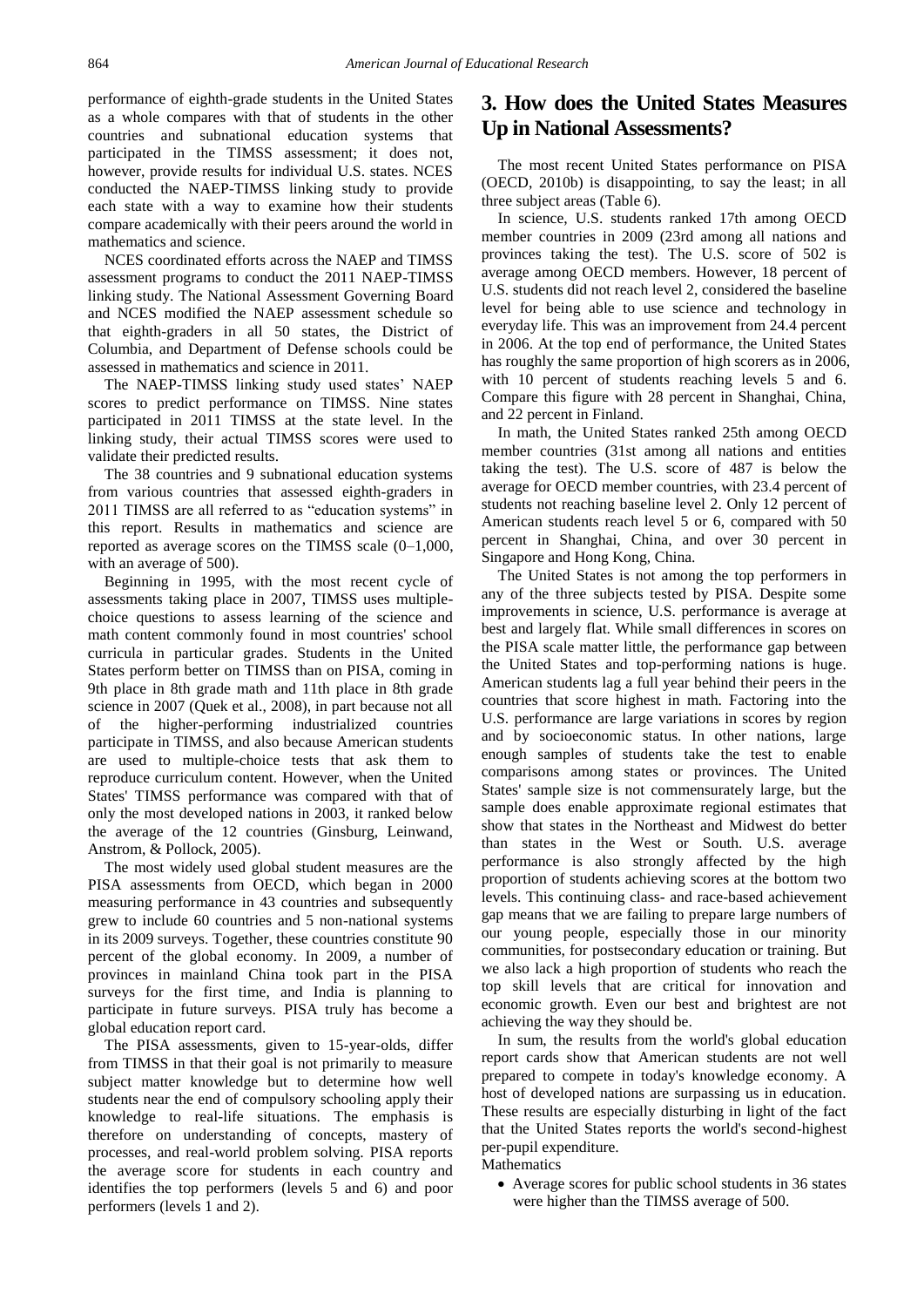- Scores ranged from 466 for Alabama to 561 for Massachusetts.
- Massachusetts scored higher than 42 of the 47 participating education systems.

• Alabama scored higher than 19 education systems.

Science

- Average scores for public school students in 47 states were higher than the TIMSS average of 500.
- Scores ranged from 453 for the District of Columbia to 567 for Massachusetts.
- Massachusetts and Vermont scored higher than 43 participating education systems.
- The District of Columbia scored higher than 14 education systems.

Document report findings from the Curriculum Reform Project, which conducted case studies of educational reforms in nine middle and senior high schools across the United States, prepared a cross-site analysis of the cases and identified implications for policy, practice, and research. The focus of this 4-year research project has been curriculum reform, with specific attention to the three areas of science education, mathematics education, and high order thinking across the disciplines. The literature review found that proponents of higher order thinking favor the constructivist learning approach, which requires students to be active builders of their own knowledge and which requires a change in teaching strategies and teachers' roles (Anderdson, 2000).

### **4. Discussion**

The study conducted by Catherine Scott (2012) examined the characteristics of 10 science, technology, engineering and mathematics (STEM) focused high schools that were selected from various regions across the United States. In an effort to better prepare students for careers in STEM fields, many schools have been designed and are currently operational, while even more are in the planning phase. Data collected, analyzed and documented in this report included websites, national statistics databases, standardized test scores, interviews, and published articles. A comparative case design was used to identify key components of STEM high school designs. Results from this study indicate that students who attend STEM-focused high schools outperformed their peers at similar institutions. Although programs varied, a common theme that emerged from these schools was a focus on more rigorous course requirements with electives centered on STEM content and application. Students who attended STEM schools were engaged in real-world problem solving and completed internships and/or a capstone projects to fulfill graduation requirements. Most students attending STEM schools in this study were admitted based on a lottery system while two out of the ten schools admitted all applicants. The student population was comprised of a higher number of minority students compared to other schools in the United States. The findings in this study are significant because they indicate that many students, when given the opportunity and support, are able to successfully complete rigorous STEM academic programs that go beyond the basic graduation requirements (Table 9).

Research shows that integrative approaches improve students' interest and learning in STEM. STEM learning experiences prepare students for the global economy of the 21st century (Cachaper et al., 2008; Cullum et al., 2007; Hynes & Santos, 2007) and students need a solid STEM knowledge to become ready for college and employment. According to the U.S. Department of Education (2007), 75% of the fastest growing occupations require significant science or mathematics training. The importance and value of STEM education have resulted in the need for significant national reform in K–16 education and curriculum.

### **5. A Curriculum Change Initiative in a School System**

These reports support the importance of integrated instruction that focuses on Science, Technology, Engineering, and Mathematics, which continues to be a high priority in K-12 education. It is clearly evident that the jobs of tomorrow are rooted in STEM (Science, Technology, Engineering and Math) fields. Integrated STEM education creates critical thinkers, increases literacy, and empowers the next generation of innovators. Innovation leads to new products and processes that sustain our economy. Innovation and literacy depend on a solid knowledge base in the STEM areas, and most jobs of the future will require a basic understanding of the sciences, technology, engineering and math.

The big message here is that integrated curriculum is not just for engineers, scientists or school laboratories. It carries the big ideas that are informing our philosophers and transformative thinkers. The lesson for us as educators is to realize that school subjects need to connect and not be taught in isolation from each other. Students must be able to transfer all learning across curricular areas and make connections that can increase levels of academic achievements.The urgency is clear and many school systems have invested in the need for curriculum reform. United States has become a global leader, in large part, through the genius and hard work of its scientists, engineers and innovators. Yet today, that position is threatened as comparatively few American students pursue expertise in the fields of science, technology, engineering and mathematics (STEM). President Obama has set a priority of increasing the number of students and teachers who are proficient in these vital fields and school leadership has acted to create a vision to move our students forward to be successful in global society.

By following Kotter's eight step process (Appendix B), school curriculum can become enhanced to support and encourage learning by giving rise to developing 21st century skills through STEM.

Curriculum reform, that pushes instruction towards a greater focus on integrated STEM education, has a large guiding coalition in the United States. Present Obama has implemented initiatives to address the urgency of  $21<sup>st</sup>$ century instruction to strengthen  $21<sup>st</sup>$  century skills in our students. This, in turn, has begun to filter down to school systems that have joined in the movement towards integrated curriculum to give greater focus on problem solving, innovative thinking and higher order thinking skills.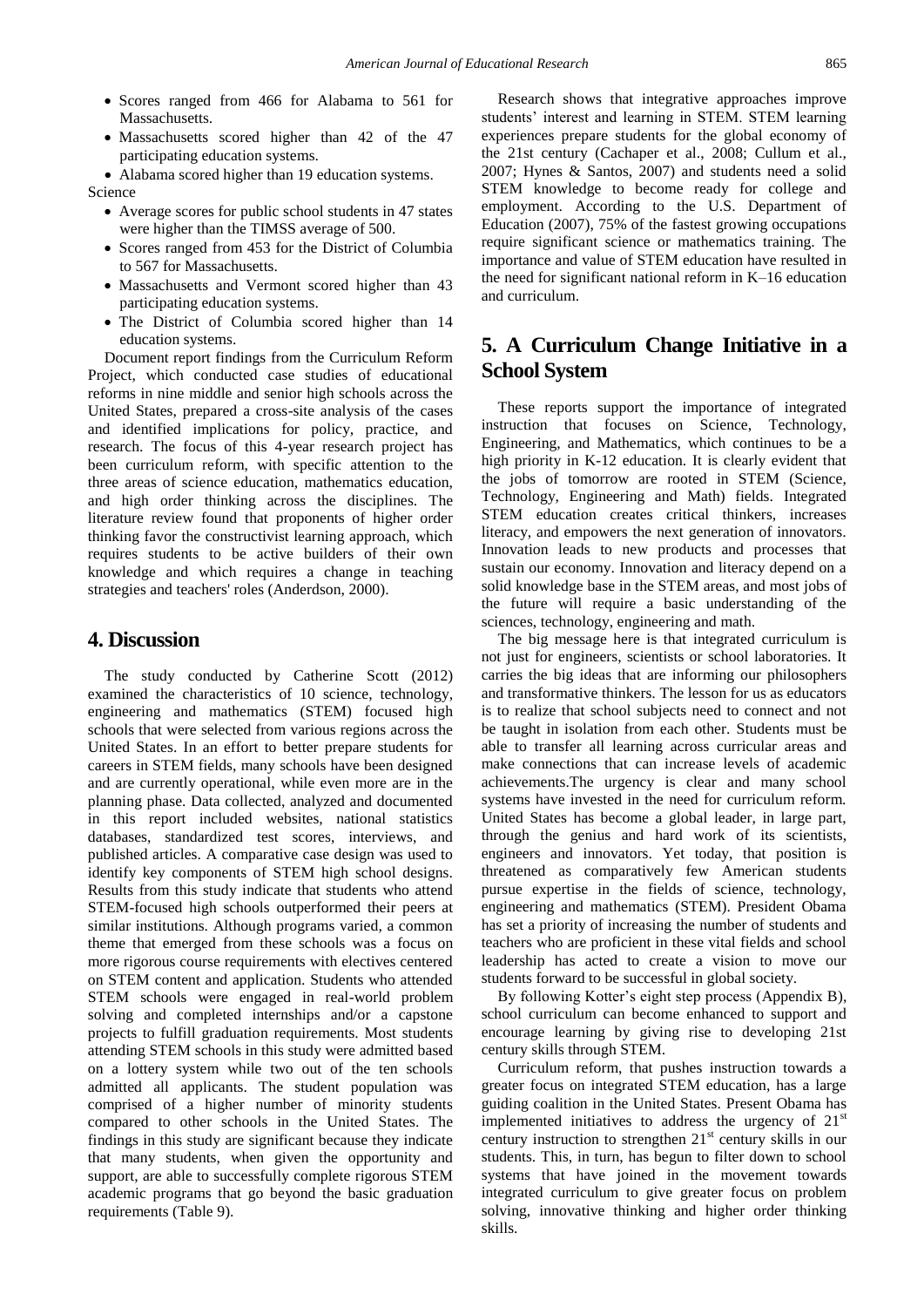The educational research community has begun to conduct longitudinal studies focusing on STEM education and school districts have begun to create a vision and mission for their schools to address the urgent needs of preparing students for the global work force in STEM fields.

The state of Maine has become a model for looking closely at their change process as they progress through school curricula reform to move curriculum towards a rich inclusion of STEM education. Kotter's eight steps to driving change (Appendix B) are evident in the documentation of how the state has created movement in the direction of STEM collaboration. Maine has recognized the urgency of curriculum reform in their schools and implemented a movement towards a change initiative in classroom instruction. In order for a shift in curriculum focus to be successful it must begin with welltrained, energetic and willing teachers (Borrego & Henderson, 2014) that can become part of a guiding coalition. Because major change is so difficult to accomplish, a powerful force is required to sustain the process (Kotter, 2012, p. 53). Professional development and time for open discussion about the changes will allow teachers to share ideas and concerns about infusing project-based STEM learning into everyday activities.The behavior of the guiding coalition must be consistent with the vision or it can spoil all other communication. In addition, the leaders of curricular reform must provide opportunities for 2-way communication, which assists in addressing seeming inconsistencies that may undermine the initiative. The guiding coalition within each individual school system must also embrace community and global resources that support a richer curriculum in the STEM areas. Developing an effective vision that is focused enough to guide employees must be clear and efficient. Simplicity is essential (Kotter, 2012, p. 79). It is very important for all stakeholders to have high standards that will help achieve the vision (Kotter, 2012) and the vision must be presented clearly to the staff. The Maine STEM Collaborative was formed in 2007, and is a statewide partnership of education, research, business and industry, government and non-profit sectors who have come together to foster the improvement of STEM education in the state. It is overseen by a Steering Committee representing 17 organizations, and has a general membership representing 45 additional organizations. The Collaborative Vision developed is that Maine will have a strong educational foundation in science, technology, engineering, and mathematics that will propel the state toward economic prosperity. The Mission includes dedication to the Maine STEM Collaborative works to increase the quality of STEM education, aspirations, and awareness in the state through the integration, coordination, and promotion of efforts. The mission guides the coalition to focus on guiding students to become critical thinkers, as well as confident and successful life-long learners in a richly diverse society. Importance is placed on students becoming fluent in working together in order to grow and succeed together in the 21st century interconnected world.

In order to develop a positive school culture, communicating the change vision is essential to surface thoughts and ideas about the changes. Current programs and activities that Maine has implemented, to

communicate the vision and mission, include STEM Summits (bi-annually), Support-cooperative programs between members and other state STEM efforts, and Commission landscape studies on STEM in Maine. Leaders have designed communication efforts nationally by creating brochure, newsletters, talking points, summit reports, landscape study summary and websites.Nothing undermines the communication of a change vision more than behavior on the part of key players that seems inconsistent with the vision (Kotter, 1996 as cited in Satchwell&Loepp, 2002). Through this change of culture, over time the school will develop a strong, professional culture that supports staff and student learning. Educational leaders in Maine recognized that current awareness and understanding levels about STEM vary widely and having very diverse target audiences means that they need different message versions and delivery mechanisms. K-20 students, parents, teachers, guidance counselors, administrators, general public, government, legislators, businesses and industries were all groups of focus when communicating the vision. The wider the dissemination of information, the better the outcomes are to assure that everyone understands the importance of the initiated changes.

During school level staff meetings, expectations must be addressed about what constitutes as best teaching practices and staff members will be given the opportunities to reflect and share their ideas. It will be important for the leadership team to believe in their teachers and trust in them to do their job, so they do not feel defeated. This will be accomplished by strengthening and recognizing those in the department who are making progressive changes and taking chances in their teaching. Educators must work collaboratively in order to improve their students' performance. The substantial body of research on learning should be the basis for making the vision for STEM instruction more effective. This research suggests that students learn by constructing their own meaning from experiences (Driver & Oldham, 1986; Sachse, 1989; Watson &Konicek, 1990) and schools must begin to develop effective ways to deliver instruction from an integrated curriculum.

Empowering employees for broad-based action is important in focus a school on working to create a culture that influences the way people think, feel, and act. When a school has a positive, professional culture one finds meaningful staff developments, successful curricular reform and the effective use of student performance data (Kotter, 2012). Learning thrives when there is a positive school culture. Several challenges to successfully implementing integrated STEM education programs can be overcome with specific attention to the program's design. The challenges associated with the change must have support from the administration, continuous staff development, and coaching programs that focus on the specific needs of teachers transitioning to a new way of teaching. STEM teachers' implementation of the integrative approaches highly depends on their individual characteristics when accepting a new instructional method, their perceptions toward the integrative approach, school context, delivery methods, and so on. That is, STEM teachers' decision to implement integrative approaches is associated with national curricula, educational trends, rewards, and supports within their specific school contexts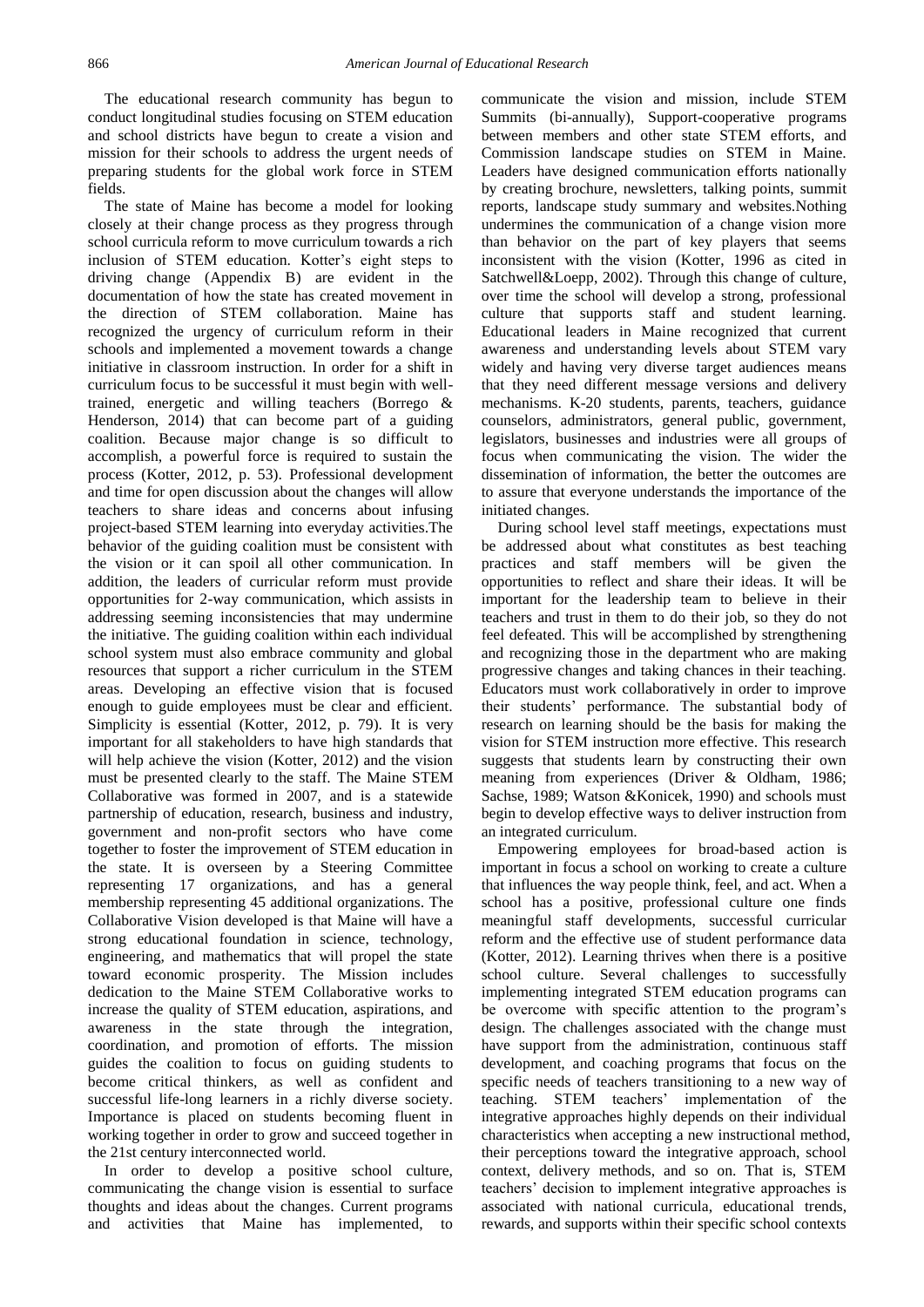(Rogers, 2003; Sahin, 2006; Zubrowski, 2002). As Zubrowski (2002) noted, for successful implementation, the integrative approaches require close collaboration among STEM teachers, STEM teachers' commitment to the integrative approach, and administrative support.

It is essential to highlight all gains, whether large or small. Student engagement and achievements can be posted on the website, in newsletters and throughout the halls of the school. Inviting the community in to STEM fairs will also celebrate student work.Specific priorities for the short-term goals in school districts throughout Maine came out of strategic planning retreats that implemented additional programs to meet objectives to Foster STEM learning approaches and skills development. Efforts were highlighted that promoted educator professional and leadership development in STEM. These short term winsthat were generatedhelped build, integrate, and coordinate STEM efforts in Maine, promote STEM careers and their pathways and engage in awareness and advocacy STEM linked to Maine's economic vitality. By promoting STEM measurement and evaluation activities and by catalyzing greater financial support for STEM education efforts in Maine the changes were able to continue forward momentum.

Schools must reflect on the goals, mission and vision of implementing STEM principles constantly throughout the school year to ensure the changes are occurring and in the direction that was intended. The school must, "never let up allowing momentum to be lost and regression to follow (Kotter, 2008, p.139 as cited in Borrego & Henderson).

It is important to let the new practices take root and it becomes clear that they work. Teachers, students, staff and parents must talk about the changes and constantly discuss the validity of the new approaches (Kotter, 2009, p.166 as cited in Satchwell&Loepp). With on-going celebration of the short term wins, identification of what works and what needs improvement and collaborative efforts of all stakeholders, the improved school culture will anchor and develop naturally. In order to consolidate gains and promote more change, Educational leaders throughout Maine provide their schools with ongoing support for STEM that is provided through a variety of programs. These programs include the Learning Technology Initiative, Title IIB Mathematics and Science Partnership Grants, and support for numerous awards programs and competitions including the Presidential Awards for Excellence in Mathematics and Science Teaching and the National Science Youth Camp. Recently, DOE funded the Math-in-CTE Program and the Third Cohort of the Governor's Academy for Leadership in Science and Mathematics. DOE is currently finding Maine's statewide strategic plan for STEM learning, and is drafting an Environmental Literacy Plan (ELP) for Maine's students. The development of the ELP is a partnership among the Maine Department of Education, the Maine Environmental Education Association, the Maine Department of Conservation and Maine Audubon. In order to anchor the new approaches in the culture educational systems in the state continue to monitor and study changes in the workforce to drive instruction that will allow student to compete in the global economy. The Center for Workforce Research and Information (CWRI) looks at STEM analysis in two unique ways. The first is through our Quarterly Census of Employment and Wage

program (QCEW) which collects employment and wage information for workers covered by unemployment insurance. This data includes wage, employment, and industry information for individual establishments and is used to evaluate labor trends, industry developments, and comparisons in a time series analysis. The second is the Occupational Employment Survey (OES) which gathers information from employers about the number of workers, their duties and skills, and the wage distribution for those workers. It is through this program that we begin to see the dramatic differences in wage and skill sets between STEM occupations and all other occupations. Pairing this information with data from the University of Maine Systems and employment forecasts gives school systems a better glimpse into the future. The outlook for STEM occupations is promising and schools must now ensure that they educate, train, and prepare the workforce with advanced knowledge, skills, and abilities to meet future demand.

### **6. Conclusion and Future Study**

In education and political circles STEM education has been gathering enormous support in the last decade. Not only has President Obama announced a \$250 million public-private initiative to recruit and train more STEM teachers, but also the U.S. Department of Education's Race to the Top grants competition is giving bonus points for applications that stress STEM instruction (Piro, 2011). This funding is on top of the nearly \$700 million the federal government already spends on science and math education programs within NASA, NSF, and other agencies (Piro, 2011). This financial support is largely being perpetuated on the belief that the U.S. is becoming less competitive and secure and that we are losing our national status in STEM fields. Yet, in the midst of all the interest in STEM education, educational and political leaders may want to also invest in programs that promote innovation and creativity, as well as STEM. School systems have joined the guiding coalition to create change in their schools to meet the highly publicized need for a focus on STEM education. It would be of interest to investigate another implication, cited by Humphreys (1981), which revolves around assessment of student learning. Additional research and data are needed on organizational and instructional practices to complement the growing body of longitudinal data on student outcomes, as well as additional research that measures outcomes other than test scores. In addition, more research on the effects of integrative approaches by grade levels should be conducted to design effective instruction of STEM education with careful consideration of students' ages.

An integrated approach to instruction may impact performance on standardized tests but currently requires alternative methods of assessing student understanding of essential concepts. In addition, Teachers who are not provided with adequatein-service or time to thoughtfully develop an integrated curriculum may go to an unstructured, "a little of everything" approach (Jacobs 1989, as cited in Lake, 1995), rather than a truly integrated approach to learning. This does not facilitate the kinds of understanding and achievement that integrated programs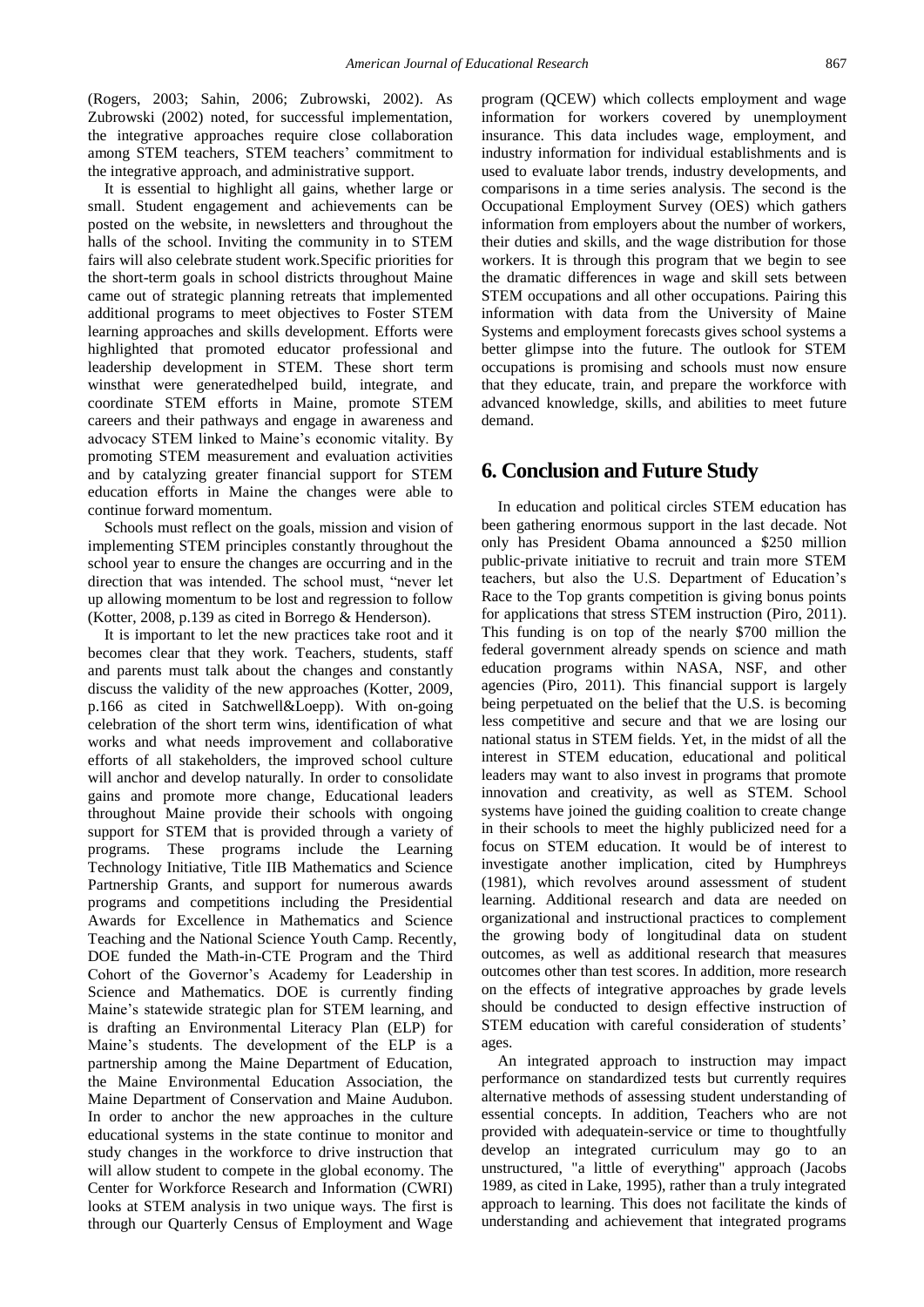discussed in this report have documented. Best practices for initial and ongoing in-service training need to be explored more fully. A related issue is the extent to which pre-service teachers are prepared to teach in settings that are committed to curriculum integration (Lake, 1994) in the STEM domains.

STEM education research has a wide range of methods, outcomes, subjects, and faculty working to discover more about students and teachers in STEM classrooms. There is a research base, but more research is also needed in both descriptive classroom applications for practicing teachers and in rigorous qualitative/quantitative research projects. Johnson and Daugherty (2008), and others prior (Zuga, 1994, Patrina, 1998), have also suggested that technology education research could be improved by using more rigorous methods. Johnson and Daugherty's (2008) argument could also possibly be made about STEM education research in the past 4 years, especially in relation to the lack of large scale STEM classroom research studies being conducted in K-12 classrooms. When looking at research from the past 4 years in STEM education, the data in this paper suggests an even balance between academic research and action research for practitioners. There are practicing teachers interested in STEM education as a method of classroom instruction, which is evident by the numerous "small" research activities developed by teachers. The data suggests there is interest and opportunities to study STEM education at research institutions as well as more teaching focused universities. Collaboration between faculty in STEM disciplines, along with classroom teachers is evident in the participants data in the research studies, but may need to increase to gain access and perspective to the way STEM content is understood and taught in K-12 settings (Brown, 2013).

### **References**

- [1] Anderson, R.D. (2000). Study of Curriculum Reform. [Volume I: Findings and Conclusions.] Studies of Education Reform. Office of Educational Research and Improvement (ED), Washington, DC.
- [2] Barker, B. S., &Ansorge, J. (2007). *Robotics as Means to Increase Achievement Scores in an Informal Learning Environment*. Journal of Research on Technology in Education, 39(3), 229-243.
- [3] Becker, K. & Park, K. (2011). "Effects of integrative approaches among science, technology, engineering, and mathematics (STEM) subjects on students' learning: A preliminary meta-analysis." *Journal of STEM Education*, Volume 12.
- [4] Brown, J. (2013). "The Current Status of STEM Education Research"*. Journal of STEM Education*. Retrieved from http://ojs.jstem.org/index.php?journal=JSTEM&page=article&op= view&path[]=1652&path[]=1490.
- [5] Foy, P., Martin, M.O., & Mullis, I.V.S. (2012). *TIMSS 2011 International Results in Mathematics and TIMSS 2011 International Results in Science.* Chestnut Hill, MA: International Association for the Evaluation of Educational Achievement (IEA), TIMSS and PIRLS International Study Center, Lynch School of Education, Boston College.
- [6] Honey, M., Pearson G., &Schweingruber, H. (2014). STEM Integration in K-12 Education: Status, Prospects, and an Agenda for Research*.National Academy of Engineering; National Research Council*. Washington, DC: The National Academies Press. Retrieved from
- http://www.nap.edu/openbook.php?record\_id=18612&page=5. [7] Horn, M. (2014). *Disrupting Class*. Retrieved from
- http://www.youtube.com/watch?feature=player\_detailpage&v=i3 Xzz2T59eU#t=137.
- [8] Kotter, J.P. (2012). *Leading Change*. Boston, MA: Harvard Business Review Press.
- [9] Kuenzi, J.J. (2008). Science, Technology, Engineering, and Mathematics (STEM) Education: Background, Federal Policy, and Legislative Action. *Education Policy and Domestic Social Policy Division.*
- [10] Lake, C. (1994). Integrated Curriculum. School Improvement Research Series. Office of Educational Research and Improvement (OERI), U.S. Department of Education.
- [11] Levy, F. &Murnana, M. (2004).The New Division of Labor--How to Prepare for America's Changing Job Market. Harvard Graduate School of Education. Retrieved from http://www.gse.harvard.edu/news\_events/features/2004/murnane0 5132004.html.
- [12] Maine STEM Collaborative (2014). Maine Mathematics & Science Alliance. Augusta, ME. Retrieved from www.umaine.edu/epscor/STEMCollab.htm, www.mmsa.org, www.mainestem.org.
- [13] National Research Council (2011). *STEM Education: Identifying Effective Approaches in Science, Technology, Engineering, and Mathematics. Committee on Highly Successful Science Programs for K-12 Science Education*. Board on Science Education and Board on Testing and Assessment, Division of Behavioral and Social Sciences and Education. Washington, DC: The National Academies Press.
- [14] Pinnell, M., Rowly, J.,Preiss, S., Franco, S., Blust, R. & Beach, R. (2013). "Bridging the Gap Between Engineering Design and PK-12 Curriculum Development Through the use of the STEM Education Quality Framework."*Journal of STEM Education*, Volume 14. Retrieved from http://ojs.jstem.org/index.php?journal=JSTEM&page=article&op= view&path[]=1804&path[]=1562.
- [15] Rhoten, D., & Parker, A. (2004). "Research and Evaluation on Education in Science and Engineering (REESE) Risks and rewards of an interdisciplinary research path."*Science,* Vol. 306, p. 2046.
- [16] Riskowski, J. L., Todd, C. D., Wee, B., Dark, M., & Harbor, J. (2009). "Exploring the Effectiveness of an Interdisciplinary Water Resources Engineering Module in an Eighth Grade Science Course". *International Journal of Engineering Education*, 25(1), 181-195.
- [17] Scott, C. (2012). "An Investigation of Science, Technology, Engineering and Mathematics (STEM) Focused High School in the U.S.".*Journal of STEM Education.* Volume 13. Retrieved from http://ojs.jstem.org/index.php?journal=JSTEM&page=article&op= view&path[]=1629&path[]=1493.
- [18] Senge, P. (2014). *Organizational Dynamics, Culture and Generational Leadership.* Retrieved from http://www.youtube.com/watch?v=AAkJqzJYHJc.
- [19] Singer, S.R., Nielsen, N.R. & Schweingruber, H.A. (2012). *Discipline-based Education Research: Understanding and Improving Learning in Undergraduate Science and Engineering Committee on the Status, Contributions, and Future Directions of Discipline-Based Education.* Research Board on Science Education Division of Behavioral and Social Sciences and Education. National Research Council of the National Academies.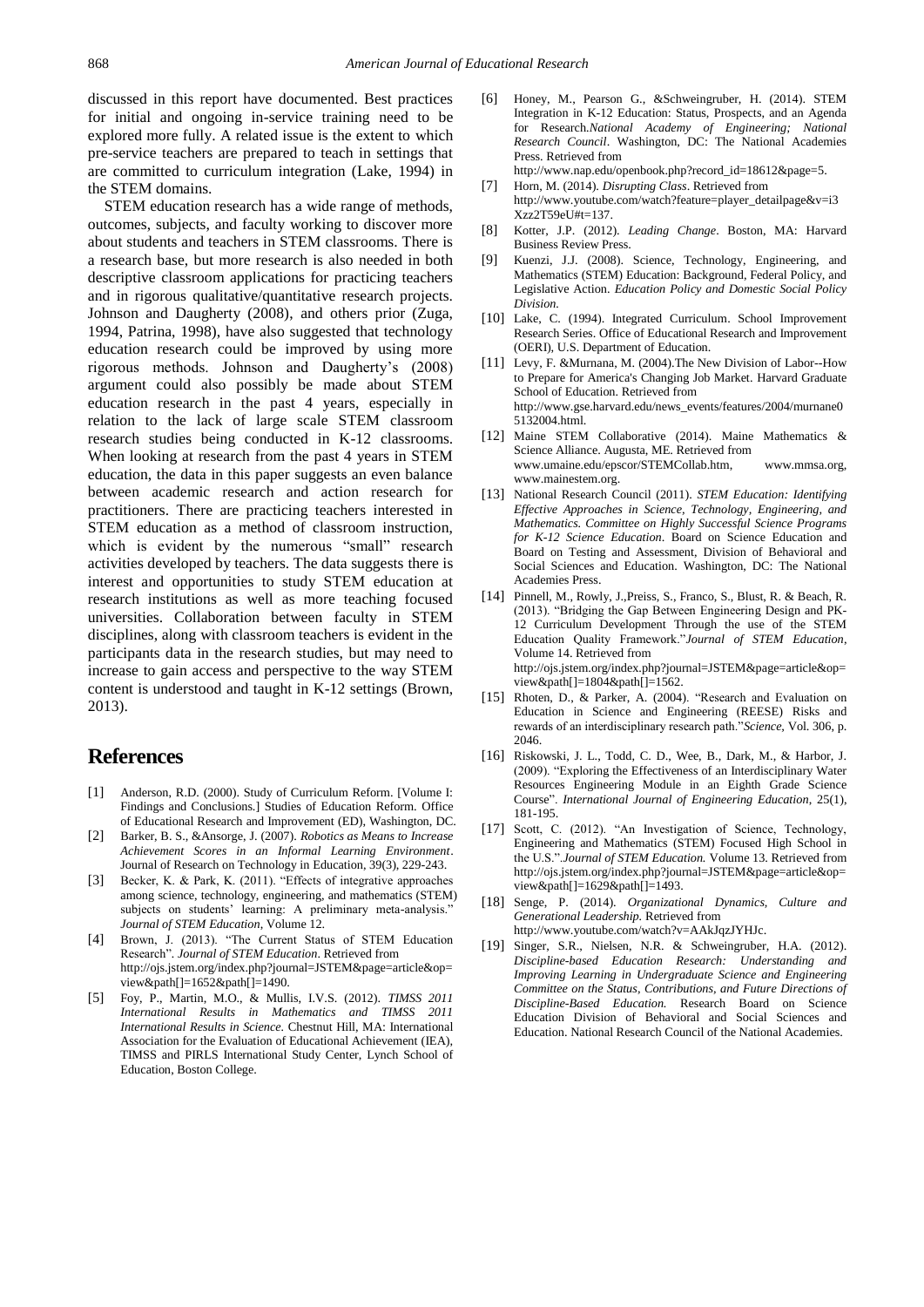### **Appendix A**

**Table 1. STEM Education Coalition Fact Sheets and Messaging on STEM Education Issues**





U.S. Department of Education (2007). Retrieved from http://www.ed.gov/stem.



**Table 2. Future Jobs for the 21st Century Learne**

U.S. Department of Education (2007). Retrieved from http://www.ed.gov/stem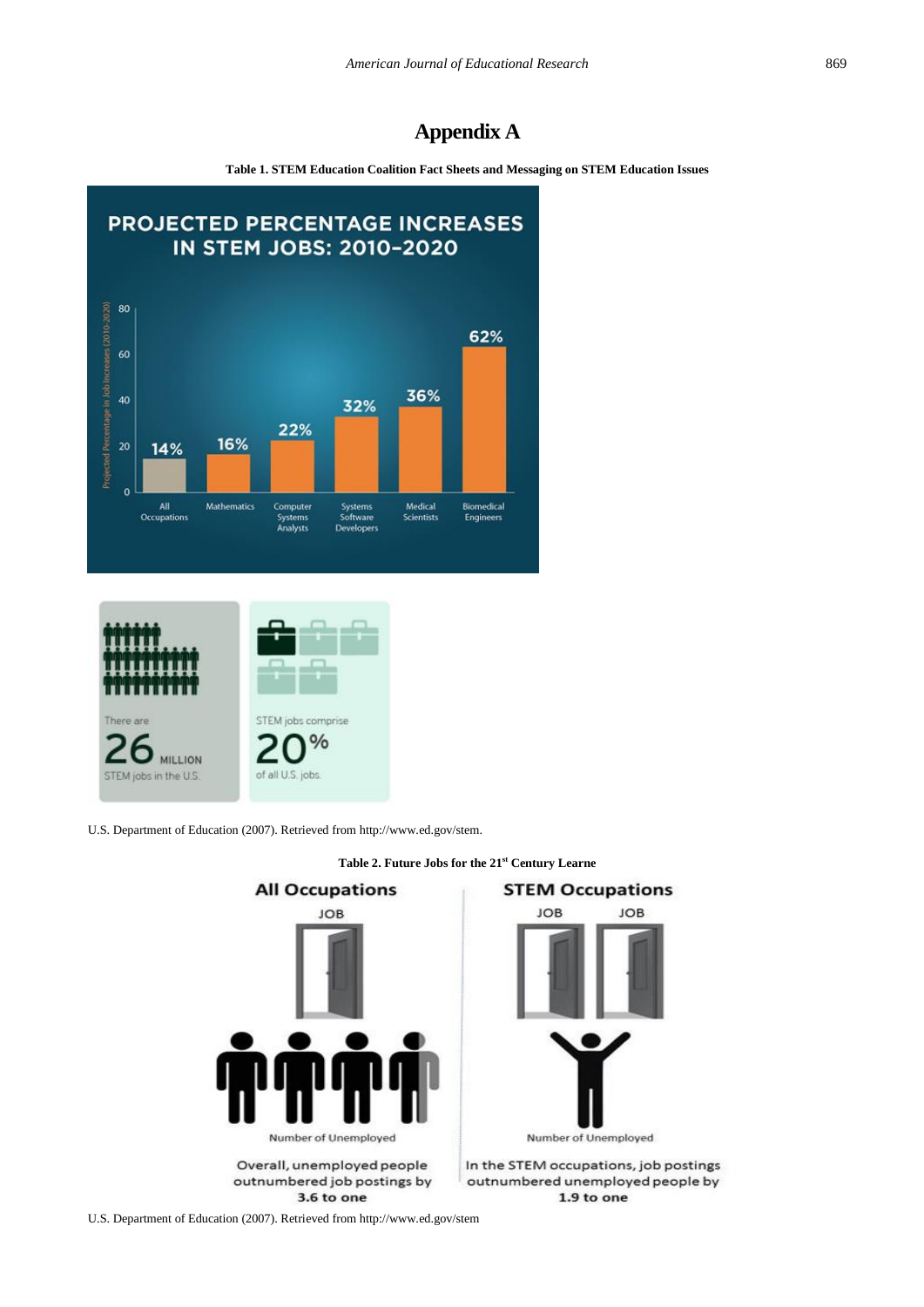| <b>STEM</b>              | 9.2 million |  |  |
|--------------------------|-------------|--|--|
| Architecture/Engineering | 2.8 million |  |  |
| Computing                | 4.6 million |  |  |
| <b>Mathematics</b>       | 0.1 million |  |  |
| <b>Life Sciences</b>     | 0.6 million |  |  |
| <b>Physical Sciences</b> | 0.4 million |  |  |
| <b>Social Sciences</b>   | 0.6 million |  |  |

Source: Jobs data are calculated from the Bureau of Labor Statistics (BLS), Employment Projections 2010-2020, available at http://www.bls.gov/emp/.

#### **Table 3. U.S. elementary schools devote and average of 2.3 hours per week to science, a decline of 43 minutes since 1994**



**Source:** U.S. Department of Education, National Center for Education Statistics, Schools and Staffing Survey (SASS), "Public Teacher Data File," 1987-88, 1990-91, 1993-94, 1999-2000, 2003-04, and 2007-08; "Public School Data File," 1987-88, 1990-91, 1993-94, 1999-2000, 2003-04, and 2007- 08; "Charter Teacher Data File," 1999-2000; and "Charter School Data File," 1999-2000. Retrieved from http://nces.ed.gov/surveys/sass/tables/sass0708\_005\_t1n.asp

#### **Table 4. Business and Industry Advisory Committee (BIAC) survey**



### **Proposed Priorities**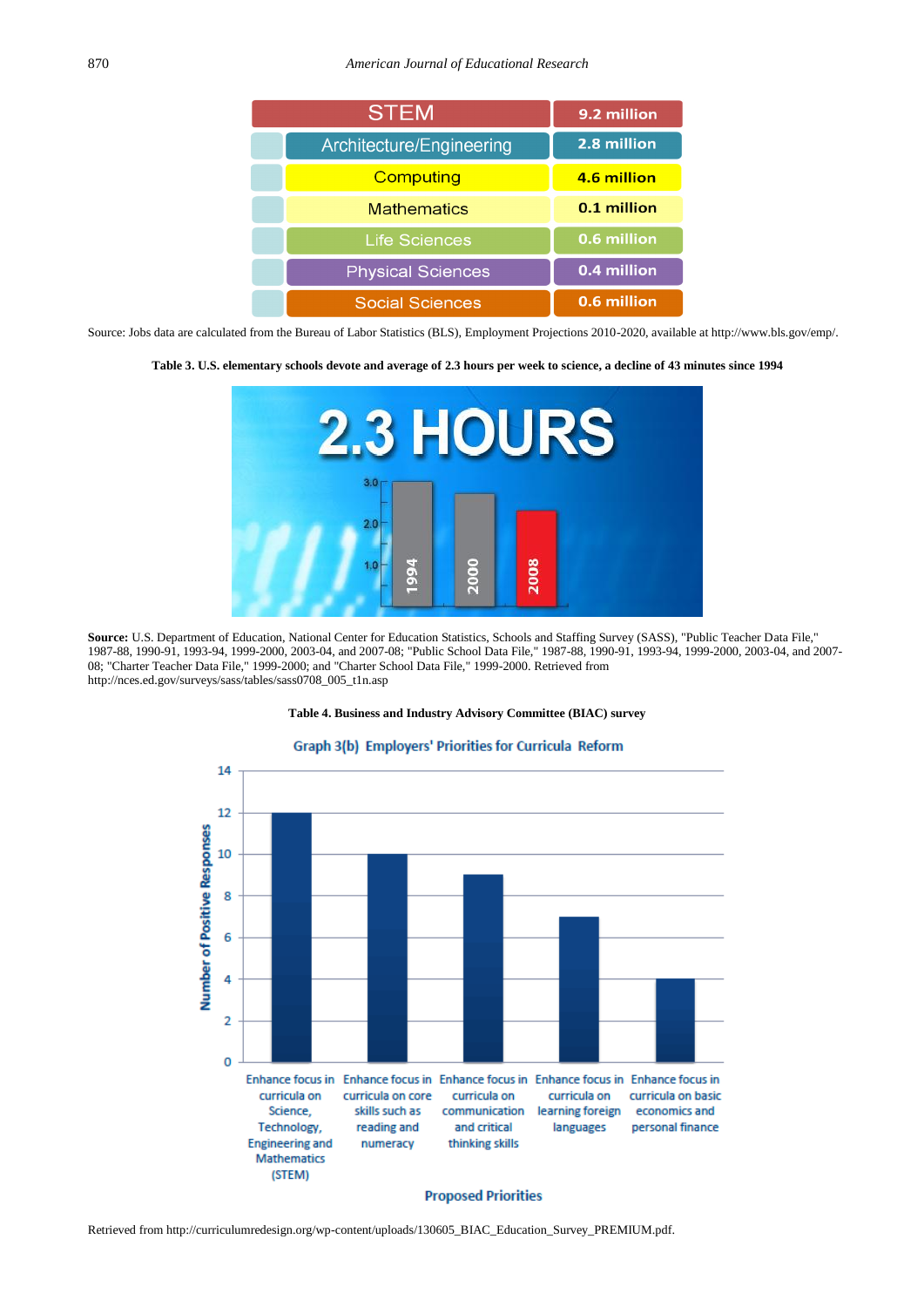**Table 5. Business and Industry Advisory Committee (BIAC) survey**



Retrieved from http://curriculumredesign.org/wp-content/uploads/130605\_BIAC\_Education\_Survey\_PREMIUM.pdf.

| <b>Reading</b>        |              | <b>Mathematics</b>    |              | <b>Science</b>        |       |  |
|-----------------------|--------------|-----------------------|--------------|-----------------------|-------|--|
| <b>Country/Region</b> | <b>Score</b> | <b>Country/Region</b> | <b>Score</b> | <b>Country/Region</b> | Score |  |
| Shanghai, China       | 556          | Shanghai, China       | 600          | Shanghai, China       | 575   |  |
| Korea                 | 539          | Singapore             | 562          | Finland               | 554   |  |
| Finland               | 536          | Hong Kong, China      | 555          | Hong Kong, China      | 549   |  |
| Hong Kong, China      | 533          | Korea                 | 546          | Singapore             | 542   |  |
| Singapore             | 526          | Chinese Taipei        | 543          | Japan                 | 539   |  |
| Canada                | 524          | Finland               | 541          | Korea                 | 538   |  |
| New Zealand           | 521          | Liechtenstein         | 536          | New Zealand           | 532   |  |
| Japan                 | 520          | Switzerland           | 534          | Canada                | 529   |  |
| Australia             | 515          | Japan                 | 529          | Estonia               | 528   |  |
| <b>Netherlands</b>    | 508          | Canada                | 527          | Australia             | 527   |  |

### **Table 6. Average Scores for Countries Ranking Above the United States in Reading, Mathematics, and Science on the 2009 PISA**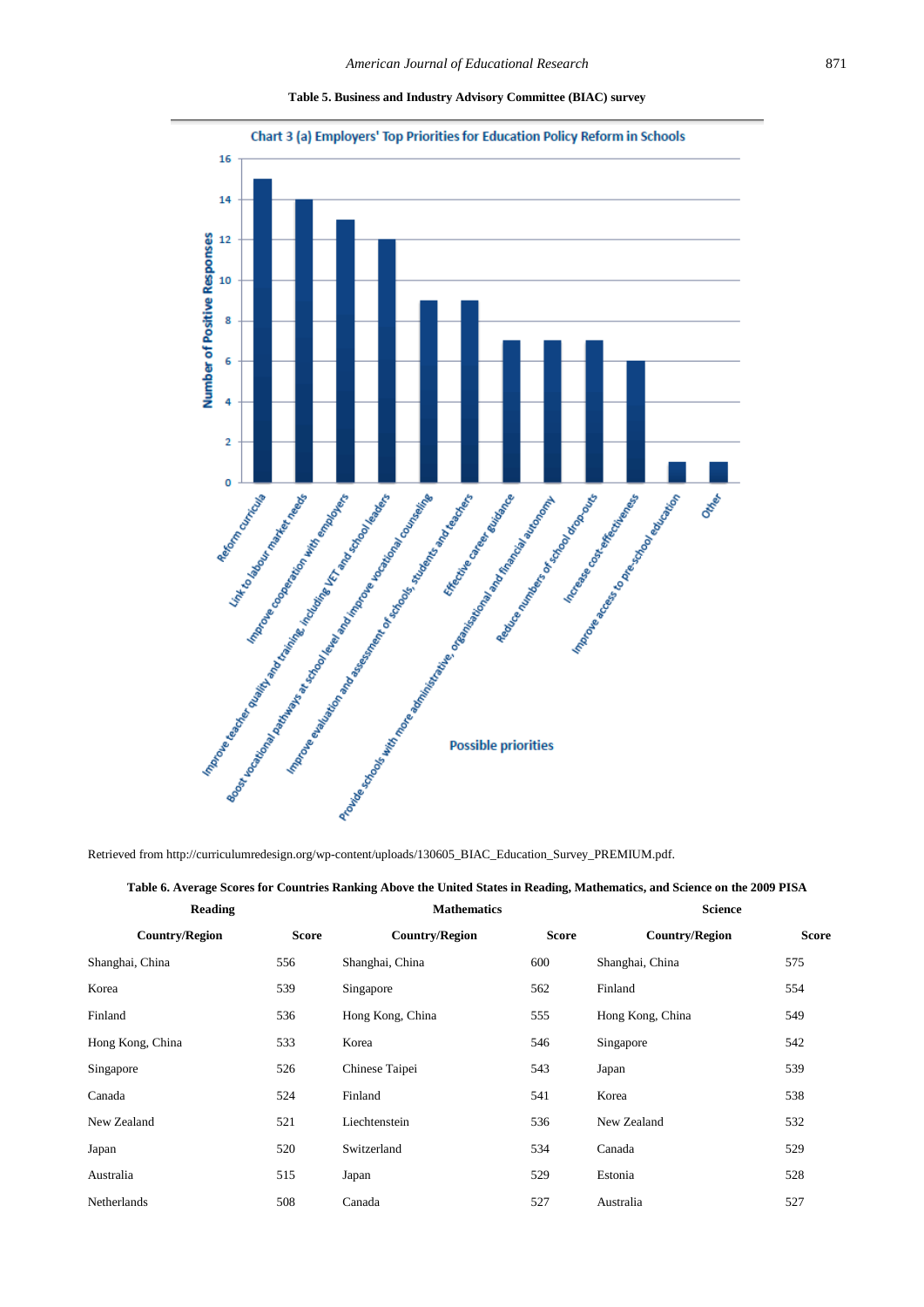#### 872 *American Journal of Educational Research*

| Belgium                     | 506 | Netherlands          | 526 | Netherlands          | 522 |
|-----------------------------|-----|----------------------|-----|----------------------|-----|
| Norway                      | 503 | Macao, China         | 525 | Chinese Taipei       | 520 |
| Estonia                     | 501 | New Zealand          | 519 | Germany              | 520 |
| Switzerland                 | 501 | Belgium              | 515 | Liechtenstein        | 520 |
| Poland                      | 500 | Australia            | 514 | Switzerland          |     |
| Iceland                     | 500 | Germany              | 513 | United Kingdom       | 514 |
| <b>United States</b><br>500 |     | Estonia              | 512 | Slovenia             | 512 |
|                             |     | Iceland              | 507 | Macao, China         | 511 |
|                             |     | Denmark              | 503 | Poland               | 508 |
|                             |     | Slovenia             | 501 | Ireland              | 508 |
|                             |     | Norway               | 498 | Belgium              | 507 |
|                             |     | France               | 497 | Hungary              | 503 |
|                             |     | Slovak Republic      | 497 | <b>United States</b> | 502 |
|                             |     | Czech Republic       | 493 |                      |     |
|                             |     | United Kingdom       | 492 |                      |     |
|                             |     | Hungary              | 490 |                      |     |
|                             |     | Luxembourg           | 489 |                      |     |
|                             |     | <b>United States</b> | 487 |                      |     |

*Source:* Comparing countries' performance in reading, mathematics, and science (Figures 2.16, 2.17, and 2.18). OECD (2011b), *Lessons from PISA for the United States: Strong Performers and Successful Reformers in Education*. Paris: OECD Publishing. http://dx.doi.org/10.1787/9789264096660-en.

### **Appendix B**

# "Kotters Eight Steps of Change"





FKotter, John P. and Cohen, Dan S. The Heart of Change. Boston: Harvard Business School Press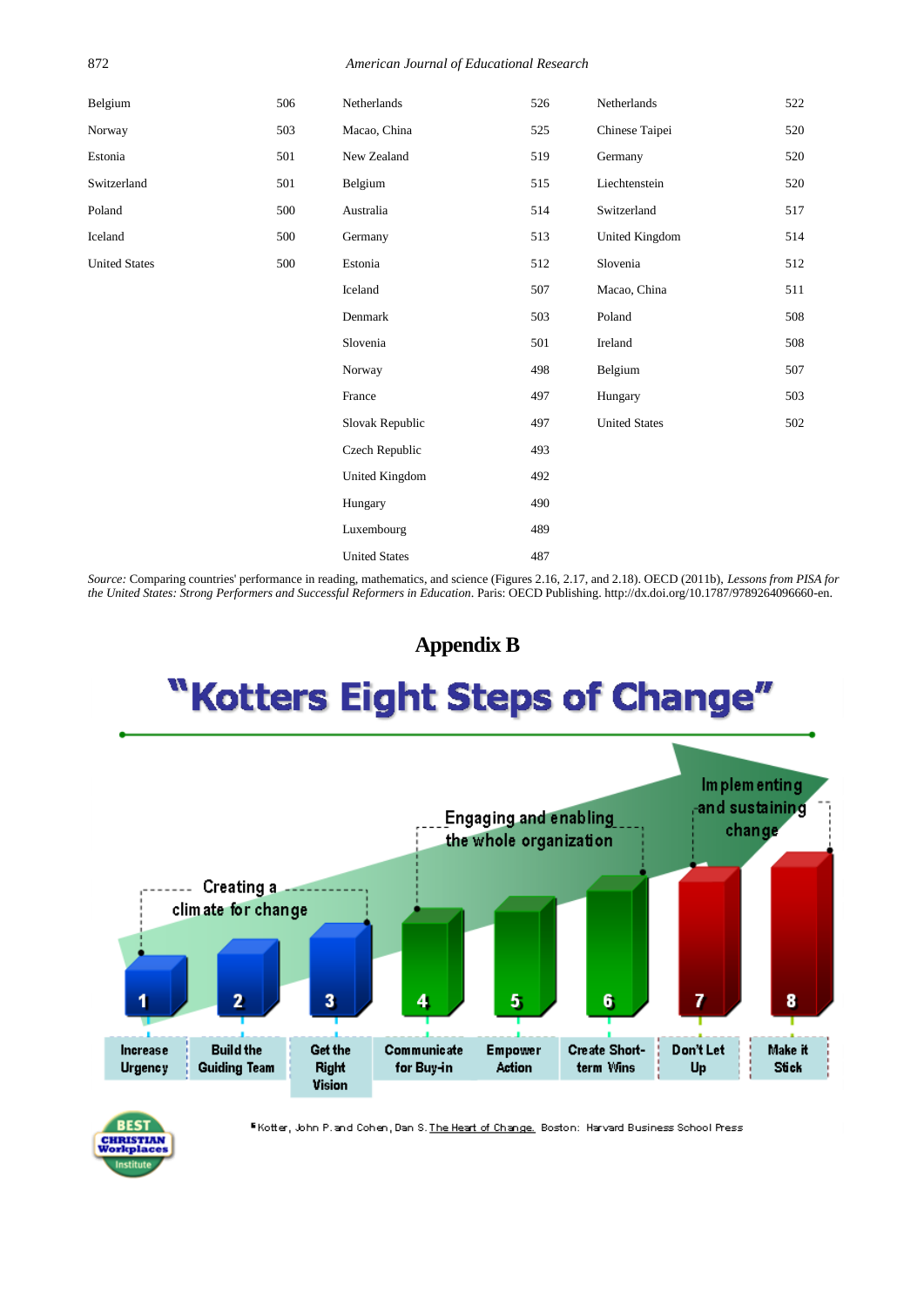

### Occupational field of STEM college majors one year after graduation, 2009



Source: National Center for Education Statistics. (2013). 2003-2004 Baccalaureate and Beyond Survey (B&B) [Restricted data file]. Washington, DC: U.S. Department of Education.; tabulations by authors.



Retrieved from http://www.scoop.it/t/effective-stem-education-biotechnology-relevant-mostly/?tag=curriculum+reform.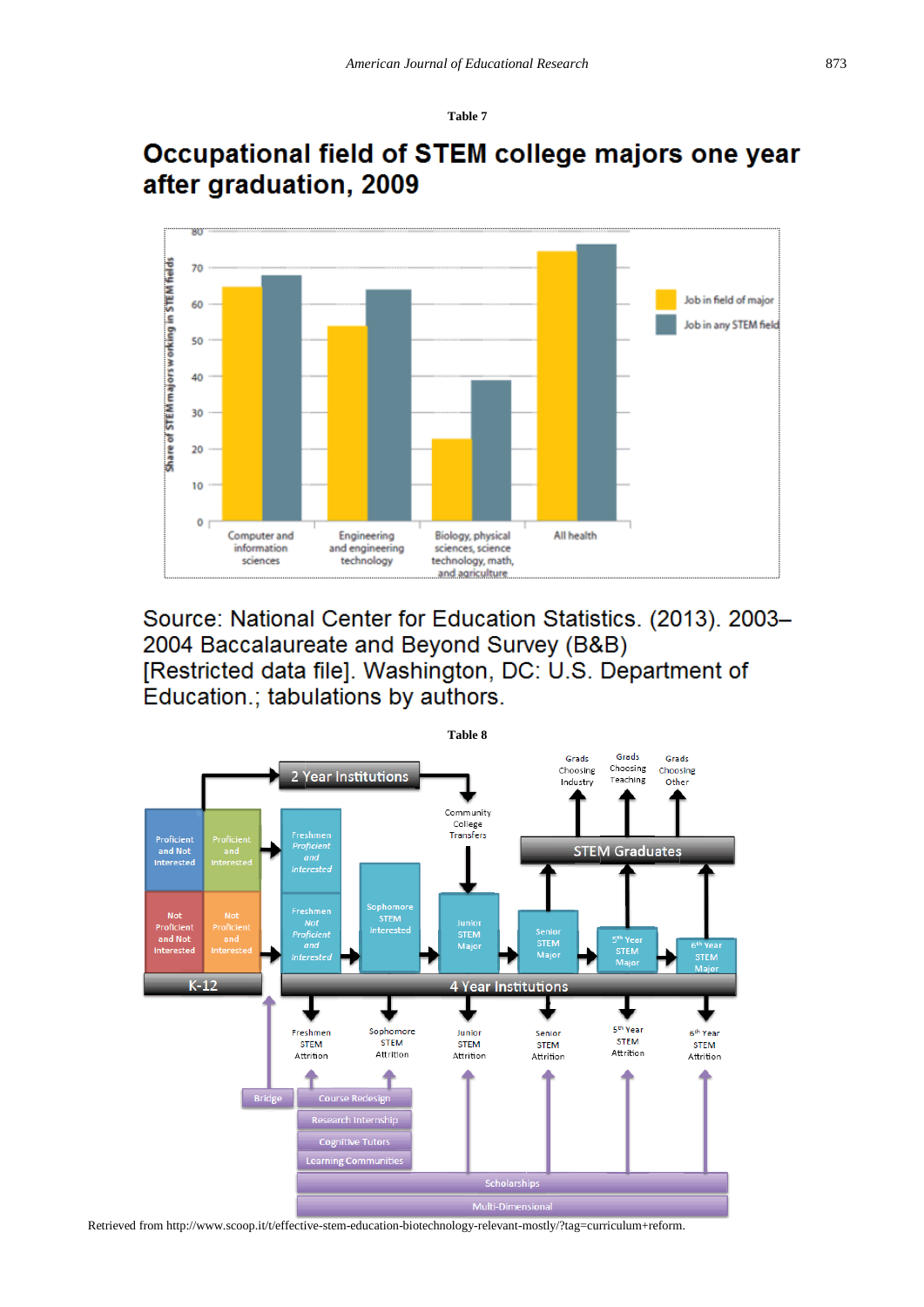



Retrieved from http://www.umaine.edu/epscor/STEM/LRSummitReportFinal%208-13-10.pdf.